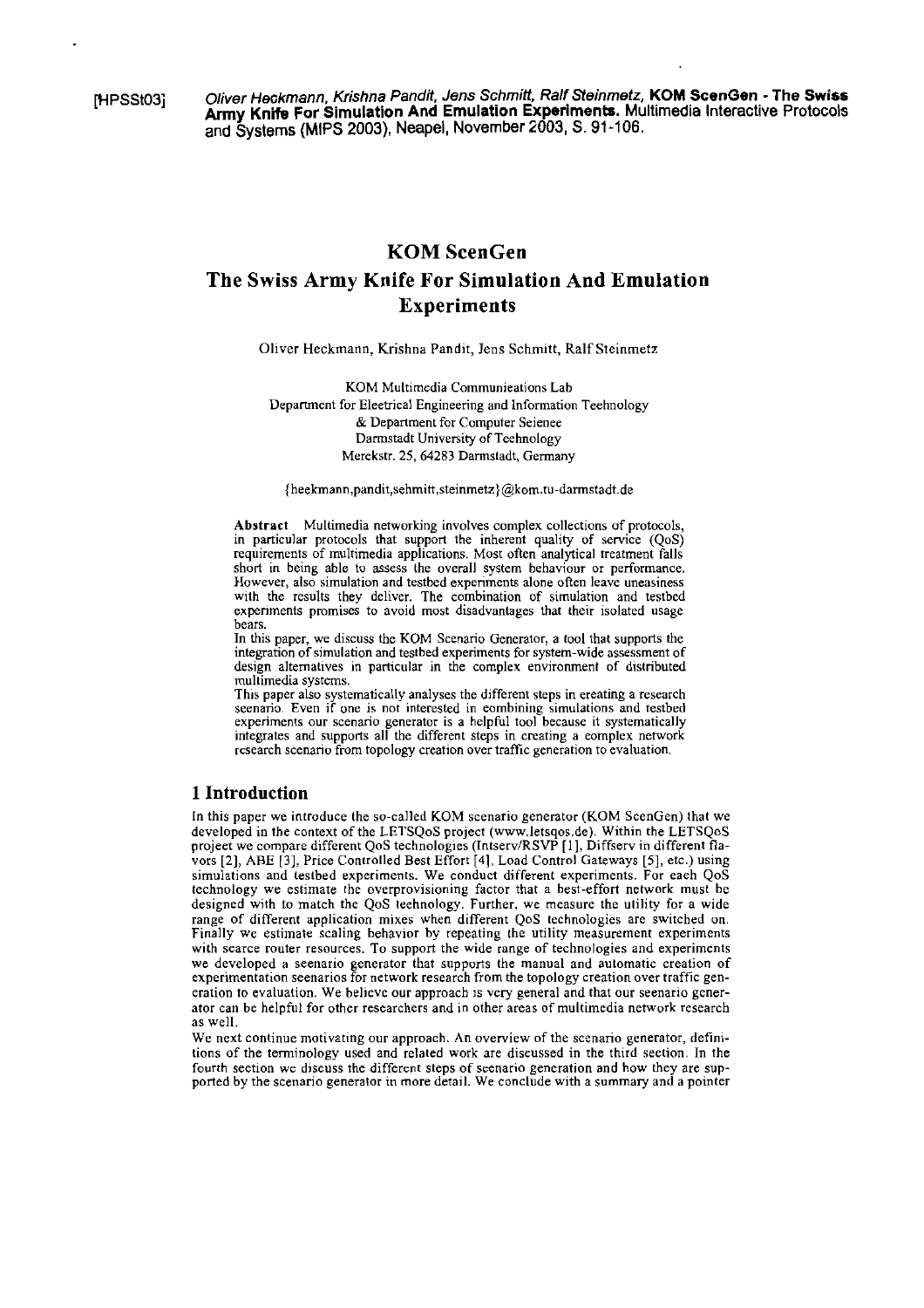to a video that demonstrates the KOM ScenGen at work.

# **2 Motivation**

Multimedia network research ean be eonducted using analytieal methods, simulation, testbed and real-world experiments. All these methods have their advantages and disadvantages.

Simulations for example are relatively cheap to earry out. However, realistic simulations depend on the eorrect and realistic setting of simulation parameters and models. For analyzing a protocol the simulator cannot be used with the original protoeol without reimplementing the protocol. The eosts of eertain operations (e.g. a routing lookup) arc hard to estimate by simulation. This is even harder if the code basis for the simulation is different froni the eode of a real-world router - something whieh is almost always the ease. Beeause of this if we Want to analyse the performanee of e.g., RSVP, this ean hardly be done by solely a simulation *[6].* 

For simulation models a eertain level of abstraction is neeessary, often it is hard to judge how the realism of the results suffers by thesc abstraetions. Though researchers have to rely on the correctness of the simulation models and protoeol implementations (as for example the TCP implementation), verification of those modcls is very hard **[7],** espeeially as they typically have a eompletely different code basis than real-world implementations.

The realistic setting of parameters is easier in testbed experiments. Also, the costs of operations ean be measured far better in testbed experiments - however one has to admit that these measurements are still only valid for the hardware and software platform used in the testbed. Other types of routers may behave differently.

While a testbed is still not the real world at least it is possible to use real-world applications and protocols (e.g. TCP, eurrent web browsers, FTP server and clients) for the testbed experiments whieh increases the realism and decreases the ehanees of unrealistic and misleading results beeause of wrong models, bad implementations or negleeted details.

So testbed experiments do not share the disadvantages of simulations but they have their own set of disadvantages. Testbeds are generally relatively expensive. Also testbeds are typically difficult to eonfigure and reconfigure. And they are limited in seale. Experiments with hundreds of nodes ean usually not be performed in **a** testbed. The realism of results based on experiments with very few nodes, whieh are typical for testbed experiments, is hard to judge.

Based on these observations it makes sense to combine simulations and testbed experiments, this is also recommended in literature [8, 9, 10] but not often found in actual research work. The main reason is that most tools are specialized for simulation or for emulation and that thus doing simulation and emulation leads to nearly twiee the effort than using either simulation or emulation. This was our motivation for KOM ScenGen which supports in an integrated fashion simulation and emulation experimenls at the same time.

With KOM ScenGen testbed experiments ean be conducted to establish realistie simulation parameters and to ercate reference data with which the later simulation results ean be compared. The eosts of operations can be estimated in the testbed results. Only small testbed experiments have to be eonducted, whieh decreases the costs of the testbeds as larger experiments with larger topologies, higher bandwidth or more flows can be eonduetcd using simulation.

Even if one is not interested in combining simulations and testbed experiments KOM Scen-Gen and this paper are useful. Seientists should be awarc of the different stcps undertaken when doing a simulation or testbed experiment. In this paper we analyse and discuss the different steps in creating and testing a network research scenario from topology ercation over traffic generation to evaluation. KOM ScenGen supports all the steps without mixing them up.

# **3 Overview**

In this section, we give an ovewiew over the terminology we use in this paper and over the different steps in scenario generation. Those steps will be discussed in the following sec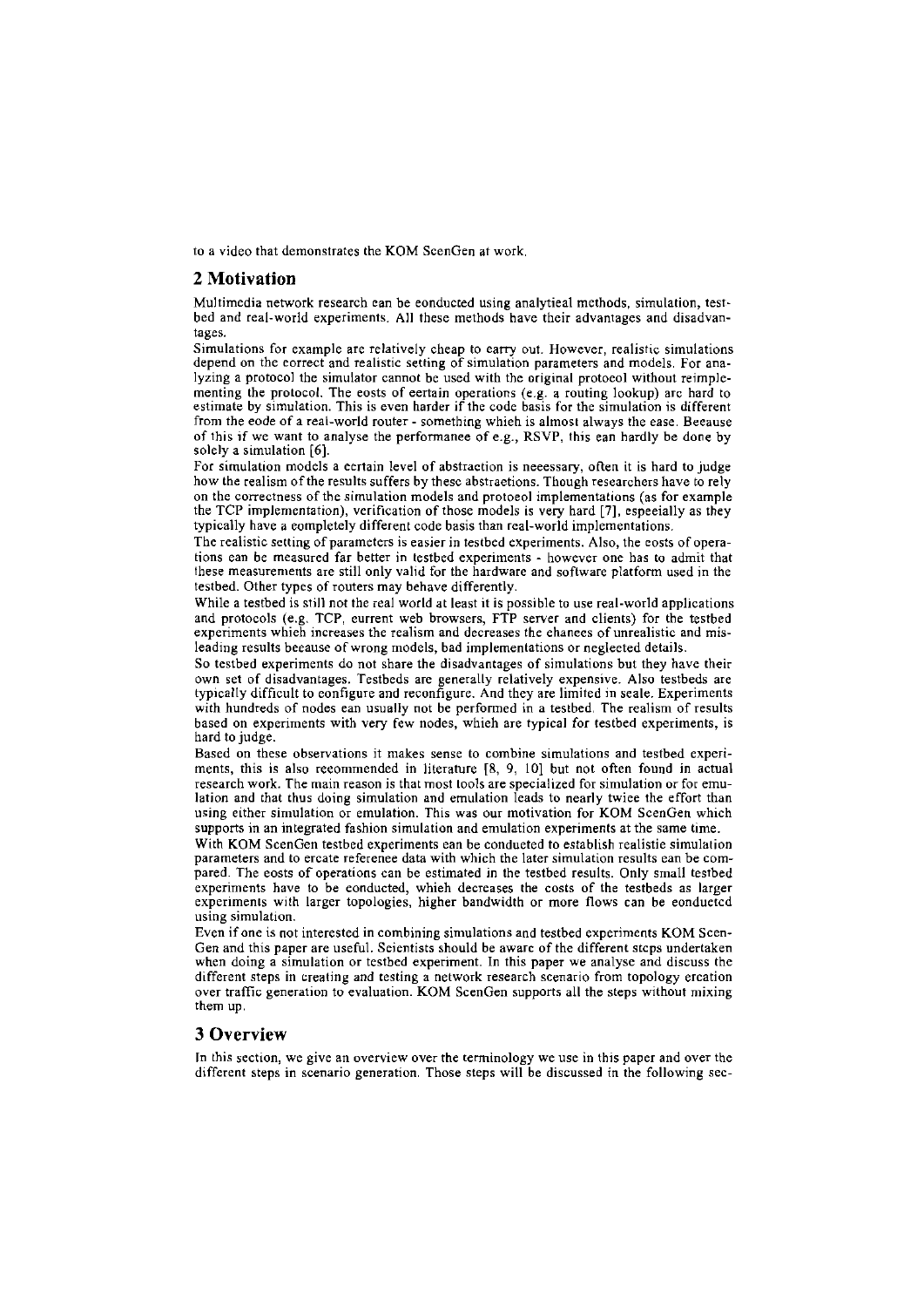tion in detail. We also discuss related work.

## 3.1 Terminology

Traffic The term "traffie" is used to describe the amount of bits that are sent over one link or are output by a node. Traffic can be described in several ways with an increasing level of abstraction (see scetion 4.3.1). With the term traffic we always mean Internet (IP) traffie.

Network simulation In network simulation computer models of real network components are used to estimate the behavior of the network to some input with regard to typical nctworking parameters like loss, delay, throughput. Network simulators like NS2 [11, 8], JavaSim [12], OpNet [13] etc. are used for network simulation. We use NS2 for our simulations.

(Real-world/Testbed) experiment In a real-world or a testbed experiment the behavior of a network to some input is estimated based on measurements made in a real physically existing computer network, either a testbed, research network or production network.

(Simulation/Experiment) Scenario By the term "seenario" we describe the simulation and/or experiment setup, execution and evaluation. The scenario includes all parameters needed for the simulation and the experiments, e.g. topology, link and node properties, traffic mix, simulation/experiment parameters, measurement points, etc.

**Traffic simulator** A traffic simulator delivers traffic input for a network simulator (e.g. for NS2).

**Traffic emulator** A traffic emulator emulates traffic by sending real packets using a network interface like an ethernet card. Both the traffic simulator and emulator contain a module that generates the data structures that resemble traffic, we call this the traffic generator.

Traffic generator The traffic generator artificially generates traffie. Traffie is derived from so called traffic models. The generated traffic can be used for simulation and/or emulation.

model Traffic model A traffic describes in a general way how traffic of one kind can be generated. Different kinds of traffic models are used to describe different types of traffic like: Voice over IP traffic, Web traffic, Tel-



Figure 1. Traffic Generators as part of SimulatorsandEmulators

net traffic, etc. Traffic models are discussed in section 4.3.1.

Network load With "network load" we characterize the traffic for each node of a given network topology.

Load generator A load generator generates network load that is traffic for all nodes of a given topology.

#### **3.2 Generating Scenarios**

The different steps in generating a scenario are depicted in figure 2. All of them are supported by the KOM scenario generator.

In the first step, a topology is created manually or automatically. Then the properties of the links and nodes (e.g. bandwidth, queuing algorithm) are set manually or automatically. Also the traffic parameters for the scenario have to be set. Next the network load which is the traffic of all nodes is created. This step can be followed by a plausibility check where several things critical for the scenario can be checked for plausibility. An example would be estimating the bandwidth necessary for the generated traffic and comparing it with the available bandwidth. If much more bandwidth is needed than offered, the operator might want to change the scenario parameters. After the plausibility check the scenario is exported to NS2 for simulation and/or to a collection of scripts and configuration files that are used to setup the scenario in a testbed. The next step can be to manually adapt the NS2 files or the scripts and configuration files for specific needs. After that the simulation or experiment can be conducted and in the last step be evaluated.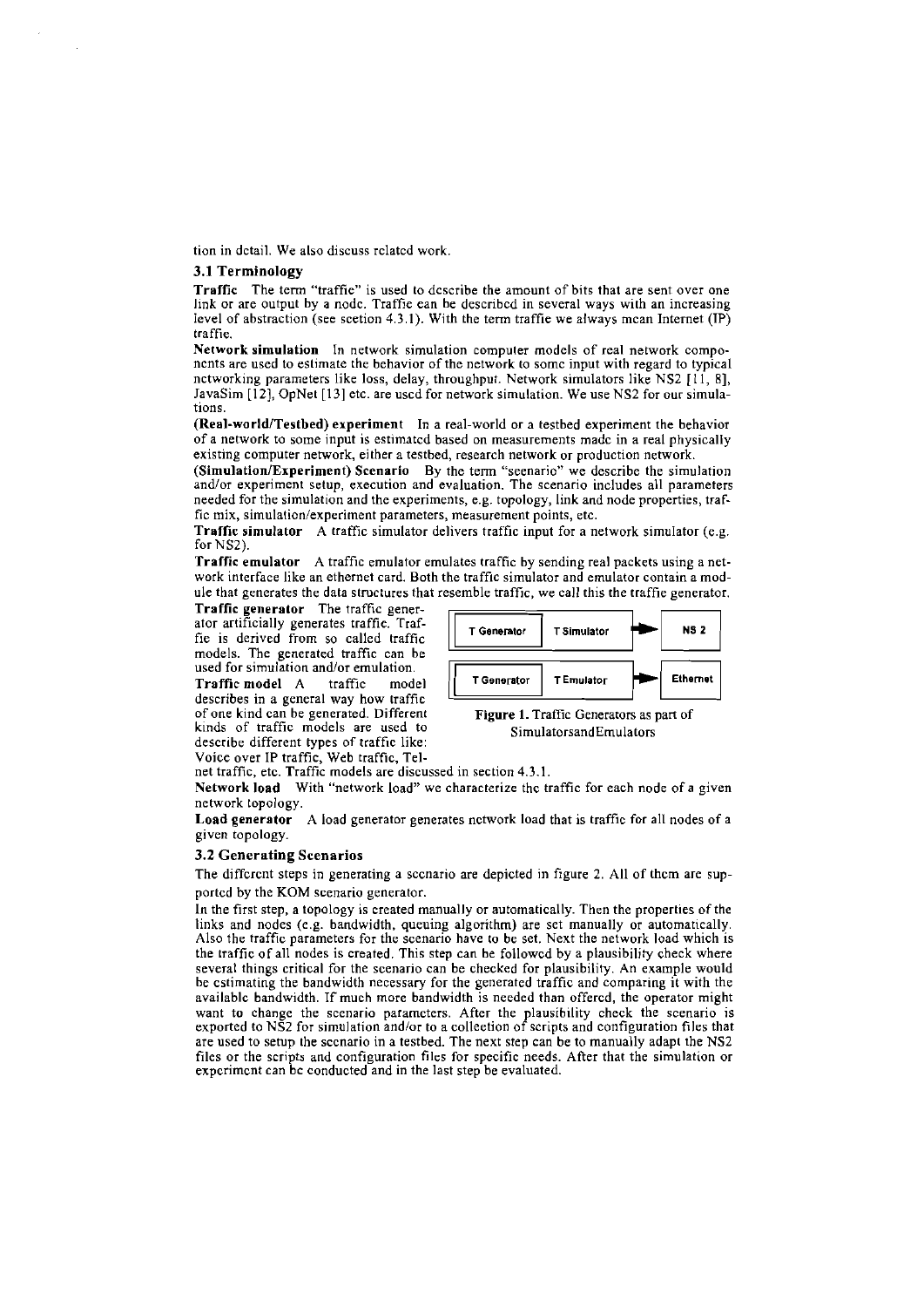

Figure 2. Scenario Generation

## 3.3 Related Work

For scenario generation many people use small sclf-written and usually non-published scripts. We believe that being aware of the different steps discussed above helps writing better scripts. I also helps developing tools for one step which can be more easily reused and combined with other tools. The tools which KOM ScenGen consists all have clear interfaces and are all focused on one specific task and can thus be reused easily in different contexts. Using the concept of KOM ScenGen eases the writing of scenario-creating scripts and understanding / reusing third-party scenario-creating scripts.

For the NS2 simulator [11] a simple seenario generator exists [14] plus modifications for QoS scenarios [15]. The NS2 scenario generator lacks many features we deem important like support for testbed experiments and for other topology generators apart from GT-ITM. Also it only supports the built-in (low-level) traffic models of NS2 while we aim for a different (more application oriented) approach to traffic generation (see section 4.3).

For mobility scenarios some scenario generators for NS2 exist [16], [17]. They however focus on mobility models and are for NS2 only while we aim for an integrated approach for non-mobility scenarios. Also they do not offer support for emulation.

With respect to combining network emulation and simulation there are also efforts in NS2 [56], which however rather aim at combined experiments where some part of the scenario is simulated and other parts are emulated whereas we focus on parallel, yet mutually supporting simulation and testbed experiments.

In the context of adhoc routing protocols [10] allows to share the codebase between simulation (NS2) and emulation (Linux/FreeBSD with the Click modular router [18]).

The network cmulation testbed (NET) project [19] defines a detailed network scenario deseription language based on XML for link-based emulation. We use a similar but much less complicated deseription format in our scenario generator and concentrate on support for all steps of scenario generation. Also we eoneentrate on smaller lab testbeds while NET is focused on the 64 machine testbed of the university of Stuttgart. Opposite to us they offer no simulation support.

In our experiments for the Market Managed Multiservice Internet project (M3I, www.m3i.org) we successfully integrated simulation and emulation experiments [5].

There is a lot of work that is related to the individual steps of scenario generation. These works will be presented when the relevant step is diseussed in the next section.

# **4 Scenario Generation**

The KOM Scenario Generator is a collection of integrated tools and file format specifica-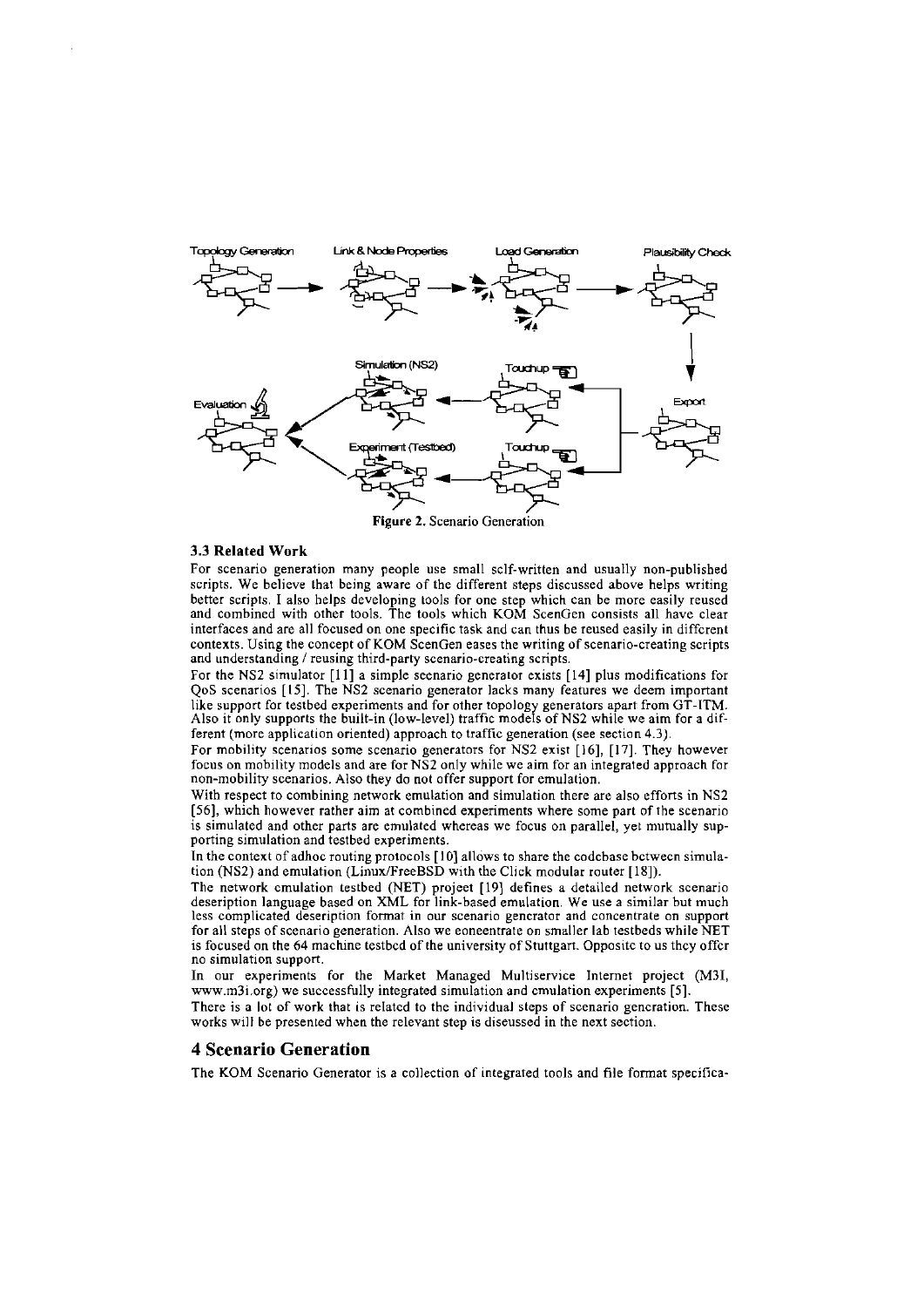tions and supports all steps for generating networking scenarios for simulation and testbed experiments. We now discuss the individual steps and how they are supported by the KOM Scenario Generator.

#### 4.1 Topology Creation

When setting up a scenario, first the underlying network topology has to be created. We have started to collect a library of real-world router and POP level topologies which is publicly available at www.kom.e-teehnik.tu-darmstadt.de/~heckmann/topologies/. Instead of using a topology from the library the topology can be created manually with the scenario generator GUI or imported from one of the following topology generators:

- TIERS Random Network Topology Generator [20]
- BRITE Boston University Representative Intemet Toplogy Generator [21]
- GT-ITM Georgia Tech Internetwork Topology Models [22]
- lnet AS Level Network Topology Generator [23].

The converter written to import topologies from these generators can be used independently from the scenario generator, it can also read NLANR topology files. It is written in Java and available at http://www.kom.e-technik.tu-darmstadt.de/~heckmann/topologies/. We have also investigated how to choose the parameters of the topology generators in order to obtain realistic topologies. The results show that the topology generators above can indeed produce realistic topologies with respect to outdegrcc distribution, the hop-plot and some other mctrics, for details scc [24].

#### 4.2 Setting the Node & Link Properties

After the basic topology is created the properties of the nodes and links havc to bc spccified. Examplc properties are:

- Bandwidth
- Propagation  $\bullet$
- Delay
- Queue Length Queuing Algorithm, RED

parameters, ... Depending on the kind of scenario other properties are important, too. For a QoS scenario DiffServ or IntServ/ RSVP parameters have tobe set for the node. KOM ScenGen sup-<br>
Figure 3. Screenshot

ports the automatic and

manual setting of these parameters. For the manual setting a comfortable GUT is available (see figure 3). Algorithms to automatically identify and modify edgc and eorc nodes and links are included in a library and allow an automatization of this step with a seript. lnstead of spccifying all nodellink parameters for every node and link, also link and node types which all share the same parameters can be used.

Apart from setting the node and link properties, also the parameters for generating traffic output by the nodes ean be set in this step (application mix layer, see scction 4.3.1).

We speeify an extended topology file format in **[25]** that is used by the scenano gencrator to store the topology, node  $\&$  link properties and the traffic generation paramcters.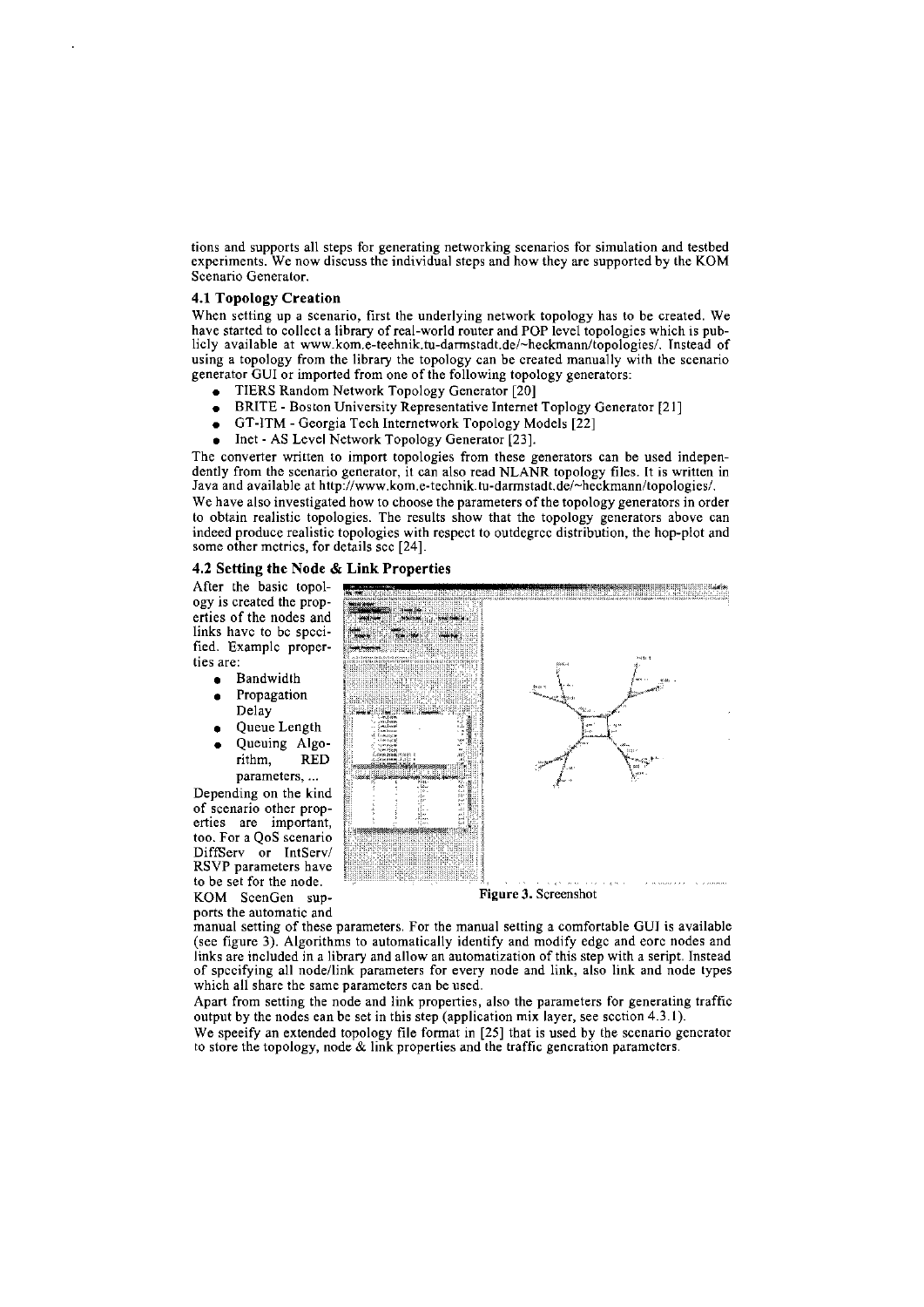#### 4.3 Load Generation

The general stmcture of the load generator is depicled in figure **4.** Traffic models are used to generate traffic in edge nodes,<br>the partner nodes for the traffic are the partner nodes for the traffic are<br>selected depending on the sink model.<br>Each traffic model models traffic of one<br>kind (e.g. IP Telephony traffic, single r - **1**<br>WWW traffic or aggregated WWW traf- Test Each traffic model models traffic of one<br>kind (e.g. IP Telephony traffic, single The given since the figure 4. Traffic models<br>are used to generate traffic in edge nodes,<br>the partner nodes for the traffic are<br>selected depending on the sink model.<br>Each traffic model models traffic of one<br>kind (e.g. IP Te WWW traffie or aggregated WWW traftest tool to test the traffic for self-similar-<br>ity are useful in this step. We implefic). A viewer to visualize the traffie and a mented a tool to estimate the Hurst<br>parameter of the packet level traffic with a variance time plot. For a more detailed analysis SELFIS [26, 27] can bc used as an independent package. We plan to bettcr integrate SELFIS in a later version. **Simulate SELFIS** in a later version.

The generated nctwork load can be exported 10 a simulator or testbed traffic emulator.

how it ean be modeled. This allows us a very systematie and clear approach to Figure 4. Load Generator Structure traffic generation. We then explain our traffic generation module, the sink models and eompare our approach with related work.

4.3.1 Modeling Traffic. Traffic ean be modeled on different layers with different degrees of abstraction. For ATM traffic we can distinguish between cell, burst and flow layer **[28].** For **IP**  traffie we think that the 5 layers of figure **5** arc appropriate. On the lowest layer **IP** traffic ean be modeled as a series of packets. Each packet is specificd by a gcneration time and size plus source and target node and port plus protocol number.

Traffic can also be modeled on higher more abstract layers. If traffic is aggregated in time we call this the intensity layer which speeifies traffic as the number of bytes transmitted between a souree and destination(s) or on one link in a single period of speeified length. The information about the individual packet sizes is lost this way. It is non-trivial to split up an intensity into individual packets again. Traffic matriccs are an example that typically use traffic intensitics. Also some trace files specify traffic intensitics and some self-similar traffic models specify how to generate traffic intensities.

If traffic is not aggregated in time but instead by contcxt we with a flow-type specific algorithm. A CBR flow transmits spcak of the flow layer. Each flow generates a series of packets Figure 5. Traffic Layers

packets of fixed size in eonstant intervals. A grecdy TCP Reno flow transmits packets as fast as possible using thc TCP Reno flow and congestion control algorithm. The advantage of flow layer traffic is that it is obviously very powerful and memory efficient as a lot of packcts can be describcd by a fcw flow Parameters. However each flow type (CBR, greedy TCP, ...) has a vcry different set of parameters and the flow algorithm has to be implemented both in the simulator and traffic emulator.

All flows have a starr time and a nodelport pair. The grecdy TCP source has the following additional parametcrs:

• Packet sizc



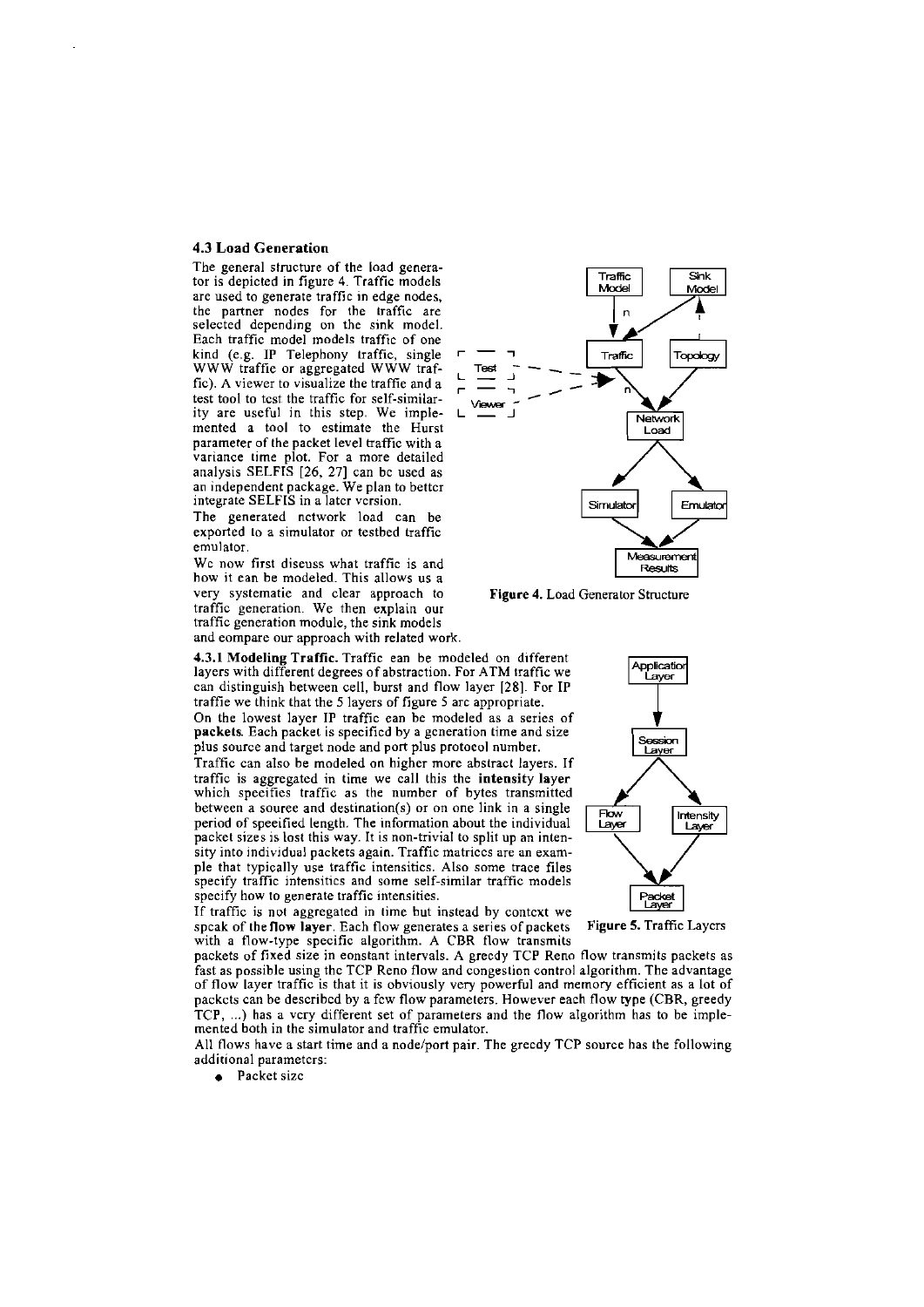- Amount of data tobe transferred
- **TCP** algorithm parameters • TCP algo:<br>BR flow for <math>\infty</math><br>End time

A CER flow for example is charaeterized additionally by the following parameters:

- 
- Packet size
- lnterval between two paekets

The next highest layer is the session layer. A session consists of a number of elosely related flows or intensities. A simple IP telephony session for example might contain a number of CER flows following each other with switching direetions. A session can be seen as the runtime instance of one application.

The highest layer - theapplication mix layer - models how many sessions of which traffie model respective application are generated in one edge node (e.g. 40 IP Telephony, 20 Peer-to-Peer and 100 WWW sessions). The applieation mix is specified in the node & link property step and used as input for the load generator.

**4.3.2** Trafiic Generation. The modular and slructured approach of our load generator allows it to easily develop and plug in traffie models. **A** traffie model instance generates sessions of one type (e.g. aggregated WWW traffic) consisfing of flows, intensities or directly packets.

Currently the load generator contains the following traffic models:

- Single WWW model (modeling a single WWW user)
- Aggregated WWW model (modeling the aggregate of many WWW user's traffie) based on the traffic generator by Kramer [29].
- $\bullet$  A simple IP telephony model
- A Peer-to-Peer model
- A model that allows traee-files tobe played back. With this model we ean for example generate video conference or stored video streaming sessions.

It is work in progress to add further traffic models. Also, we do not want to reinvent the wheel and as there is much work about traffic modeling and many good tools and algorithms exist we aim for as many reuse as possible. Our architecture is open and allows to plug-in 3rd party tools and algorithms.

4.3.3 Sink Models. Generating paekets is not enough. Complex scenarios involve a larger number of nodes that can act as source and sink for traffic flows. As every session is gener-

ated in one node, this node acts as the source node for the session<sup>1</sup>. For most sessions a second node participates in the session, sometimes more than one (e.g. multicast sessions). An algorithm is necessary to determine the partner nodc(s). We call this algorithm the sink model and eurrently investigate the influence of differcnt sink models. -

Example: Our LETSQoS sccnarios are from the point of view of a single ISP. In these scenarios we mark nodcs as home User aeeess nodes (H), company aceess nodcs (B), interconnection nodes (I) and core nodcs (C). Core nodes are not the sourcc and sink af traffic. Peer-to-Peer traffic uses a sink model that ehooses sink nodes from rhe sct of H and I nodes modeling the fact that Peer-to-Peer traffic is mostly exchanged between private end users. The WWW model on the other hand uses a sink model that connects B or I nodes with H or B or I nodes modeling the fact that most WWW servers are connected to company access nodes and not home uscr aeeess nodes.

We are currently investigating whether this distinction creates more realistic results than a purely random selection of partner nodcs.

Support for multieast can be added easily also for existing traffic models with the appropri-<br>ate multicast sink model. This is a strength that comes from the explicit separation bctwcen traffic and sink modcls.

**4.3.4** Related Work. As mentioned before a lot of traffic generators, simulators, cmulators

I This **docs not mcan ii** ir also die **source node of all flows** bclonging **to that session.** but **the exact decision about** Ihc **direction of** the **flows belonging** 10 **a ringle** session **ir given** by **thc traffic model.**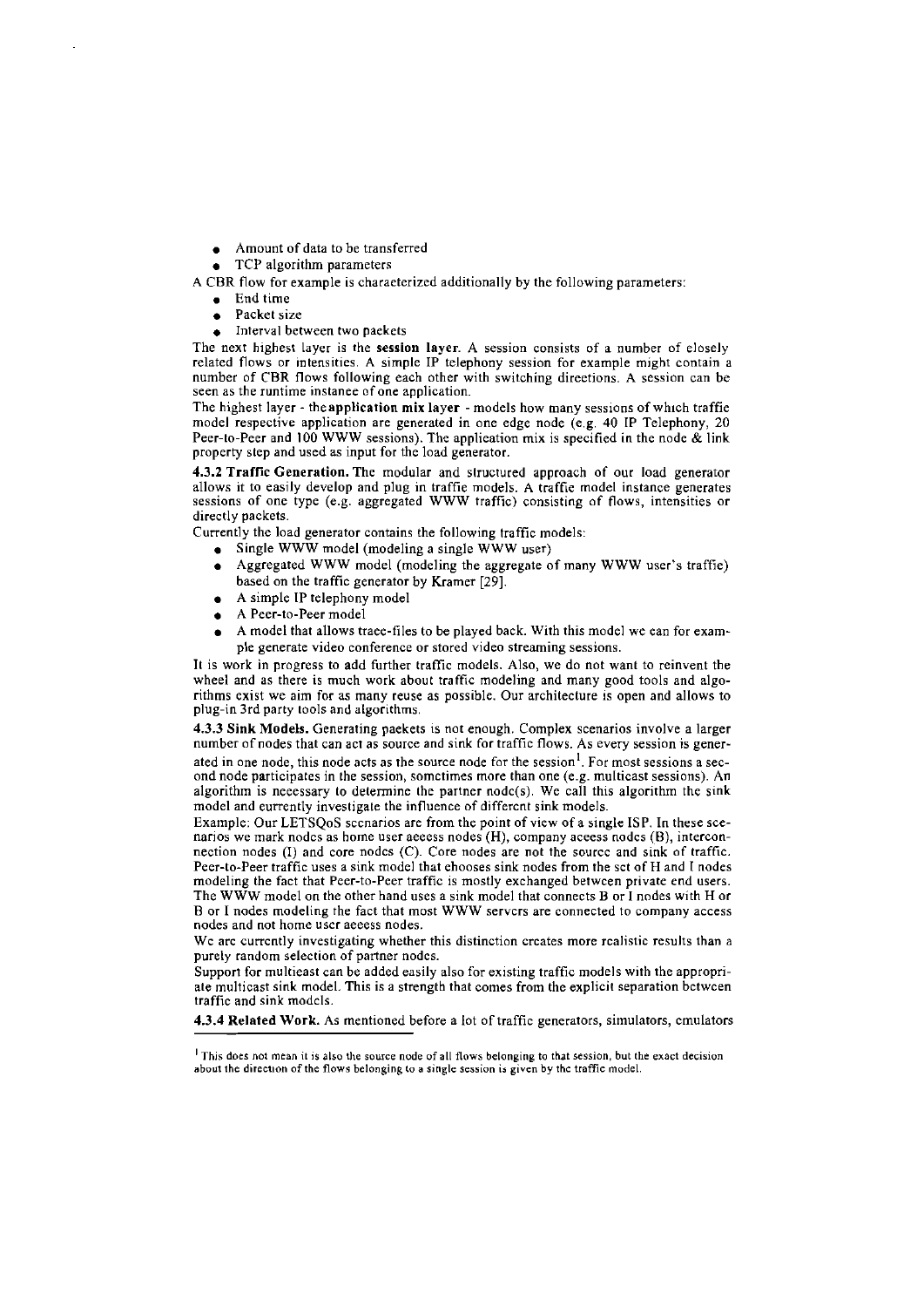and traffic models exist. However, we are not aware of any tool that generates traffie for both testbed exoeriments and simulations simultaneouslv as our tool does. We are also convinced that our approach of distinguishing between the different abstractions layers of traffic and the separation of traffic and sink models is a strong methodological improvement.

Using our tetminology the eombination of a traffic generator and emulator for testbed experiments are very eommon. Commercial solutions like Chariot [30] and Ixia [31] inelude a number of traffic models. The Java based iraffic emulator GenSyn [32] inspired our work. GenSyn models individual user's behavior with state machines for different applications (Web, FTP, MPEG. VolP). Opposiie to our approaeh, traffie is generated online and the feedbaek of the network can influence the traffic generation (if the through put is too low a HTTP session might end earlier because the user gives up).

The scalable URL reference generator SURGE [33] specializes on aggregated WWW traffie as does [29]. Another project from our lab [34] focuses on generating realistic VoIP flows with control flows for testbed experiments.

The netperf benchmark tool [35] and NetSpee [36] are also often used to generate test traffic.

The combination of some fixed traffic models, a traffic generator and an export module for NS2 is quite comrnon. NS? itself contains several traffie models that can be easily used, e.g. with the NS2 seenario generator [14].

[37] provides detailed support for persistent and pipelined HTTP 1.1 conncctions and a SURGE-likc load model implementation. RAMP [38] can convert measurements from a tcpdump-format file into eumulative distriburion functions for simulation models which can then be used to generate realistie synthetic traffie in NS2. The pre-WWW tcplib model [39] can also be used for NS2 simulations.

fft-fgn [40] and RMD-nn [41] can be used to generate self-similar traffic on intensity layer. The algorithms of bolh tools are also integrated into the KOM load generator.

Apart from the traffic generators mentioned above that use one or more traffic models there is an enormous amount of work about traffie models. We ean only diseuss a small amount of those works here. [42] eontains a Telnet, FTP and SMTPNNTP model, [43] eoneen- trates on detailed models for WWW traffjc and [44] can be used for FTP traffie models. For a very detailed single WWW User model with packet level details [45] is very useful. [46] contains an exeellent literature overview and specific information about TCP based traffic models. For ISP level simulations [47] ean also be handy, it conrains a BGP traffic model and describes a tool for ereating realistie rouling tables for testbeds.

Instead of using explieit models traffic is also often generated from trace files although one should be careful to use trace files in an environment different from the one they were recorded in [7]. Tracefiles are available e.g. at [48, 49, 50, 51] and can be played back with KOM SeenGen.

#### 4.4 Plausihility Check

After generating the network load plausibility ehecks ean be started to control whether certain scenario aspects are sensible. An example would be comparing the bandwidth of the links with the bandwidth needed by the traffic. KOM ScenGen can estimate the bandwidth requirements of the generated network load. For the TCP connections the TCP formula [52] is used to predict the rate. The estimated bandwidth requirement can be compared with the offered bandwidth. If there is a large mismatch one might want to adapt the bandwidth of some links or the traffic before conducting the experiment.

#### **4.5 Export**

If the seenario setup passes the plausibility eheck it can finally be exported. Currently two export modules exist, one for NS2 and one for our testbed. Export modules can be easily adapted to support other simulators or testbeds.

4.5.1 **NSZ.** The NS2 export module can automatically create an OTel file for NS2 called  $run.tcl$  that sets up the topology and the traffie sources and starts them. To allow the user to finetune the setup process for her needs we do not directly eonfigure NS2 in the run.tcl script but instead call setup funetions that are defined in a second OTcl fileheader.tcl. Usually, the operator only has to adapt the *header tol* to her specific scenario's needs while the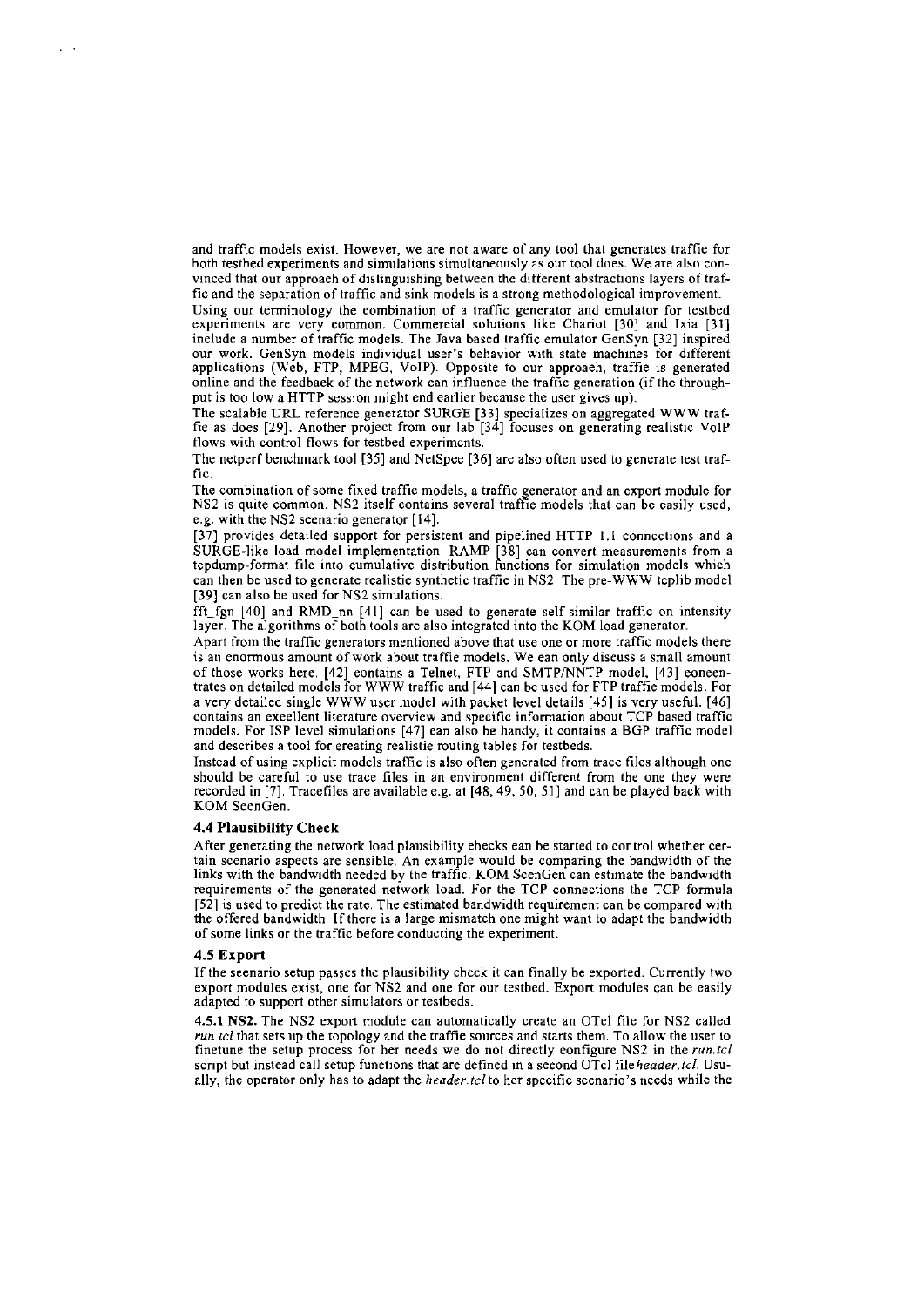run<sub>ticl</sub> file can be generated automatically and does not have to be changed. In our LET-SQoS scenario for example we have different **hender.fc1** files for scenarios with IntServ, where e.g. RSVP has to be set up, DiffServ, where e.g. the PHBs have to be defined, and best effort. Each seenario dependent *header.tcl* file has to implement a fixed set of functions (e.g. "create-node"). For more details see [25].

4.5.2 Testbed. The export module of the scenario generator is written for our testbed in the LETSQoS project. It should not be too difficult to adapt it to other lab testbeds.

**4.5.2.1 Descriplion ofour Tesrbed.** The heart of our lab testbed are 16 PCs. Each is equipped with a Intel Pentium 850 Mhz processor, 256 MB RAM, a 20GB hard disk and 4 network interface cards. Further there are **3** 24-port Allied Telesyn AT-8326GB switches which are staeked. We chose FreeBSD 4.6 as operating system since it has proven itself as a reliable operating system for our former testbeds. Administrating the testbed is always tedious as operations have to be performed on 16 machines. Therefore we wrote scripts thal automate many tasks, e.g. we can eompletely install FreeBSD plus all needed applications automatieally.

For larger experiments we ean eonnect our old 8 machine testbed to the new one which leaves us with 24 test machines. The clocks of all testmachines are synchronized by a GPS receiver. This e.g. allows to do one-way delay measurements. The time stamps necessary for these kind of measuremenrs are added by a Kerne1 module developed by Martin Karsten.

As control maehine and galeway to the external world (and the Internet) we use a separate PC that also runs a DNS and DHCP server for the testbed.

4.5.2.2 *Automatic Configuration of the Testbed*. The export module of the scenario generator creates a number of eonfiguration files and seripts. When the masterscript is started it sets up the testbed completely automatic. When a seeond script is started the experiment is started automatieally.

First SSH host keys on the machines are exchanged. Next the DNS and DHCP server on the control machine are configured and restarted, then all machines in the testbed are rebooted. The IP addresses of their interfaees are distributed by the DHCP server, the DNS server allows us to dress the maehines with the same names as in the scenario file.

Next the switch is configured automatically using an "expeci" script addressing its telnet interfaee. Alternatively SNMP could be used<sup>1</sup>. The VLANs are set up to represent the links of the topology. Unused network interfaces are put into dummy VLANS. Because VLAN headers will be added to every packet we had to modify the Ethemet network drivers because otherwise full-size ethemet paekets eould not be sent.

We use a shortest path algorithm to ealeulate the routes and set up statie routing in all nodes.

After that ALTQ [53] eonfiguration files are distributed to all nodes and ALTQ is started. ALTQ is a traffic management software that enables certain QoS meehanisms on PC-based routers

Further we plan to ineorporatc a modified version of NlST Net [52] to emulate a wide variety of network conditions and dummynet [53] to apply bandwidth and queue size Iimitations and emulate delays and losses.

Then the configuration files for our rraffic emulator tool are distributed to all nodes (see next section).

Finally, a scenario dependent configuration seript can be executed. Depending on the scenario KOM RSVP [54] is started on each machine or ALTQ is configured for DiffServ etc. The scenario dependent seript has to be written by the researcher himself.

We also have a video available showing the eonfiguration of the testbed at http:// **www.kom.e-technik.tu-darmstadt.de/letsqos/scengen/.** 

**4.5.2.3 TraJir Emularor.** After experimenting with some Open souree 1001s that can emu- late traffic on an ethernet interface we decided to develop our own tool. We had some prob-

<sup>&#</sup>x27; **We expcrieneed severe problerna with SNMP and our switch**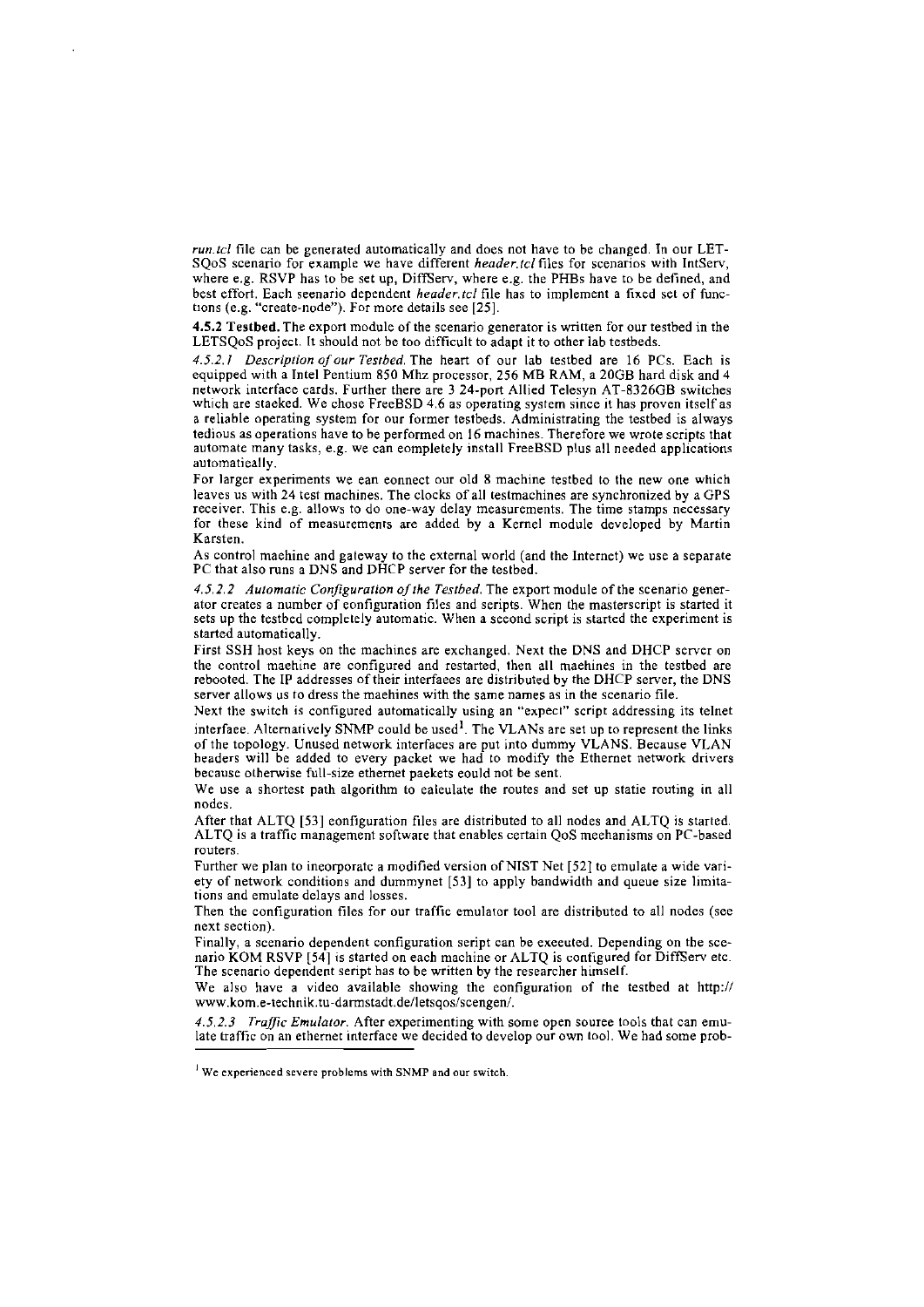lems with the timing of other tools. On FreeBSD, netperf [35] for example does not have a fine grained timer resolution. Netperf will send 128 packets per second for a CBR UDP Flow with a paeket size of 80 bytes if the interarrival time is set to 8ms, 10ms, 12ms or 15ms and 64 if it is set to 16ms.

Our traffic emulation tool has a more finegrained resolution and will really send 125 packets for an interarrival time of 8ms and 100 for one of 10ms. This tool was originally written by Martin Karsten and uses the efficient timer library of the KOM RSVP engine [54] (the exeellent timer management is one of the reasons why the KOM RSVP engine performs so well)

The traffic emulator runs on the sender and receiver side and can send diverse TCP and UDP flows. Information about the received paekets (e.g. the eurrent rate) is recorded and ean be written to an evaluation file after the experiment (file aecess during the experiment can disturb the timing of the network operations).

Because all clocks are synchronized by a GPS receiver the traffic emulators on all machines can start sending at the same point in time.

## 4.6 Touchup

Sometimes, not all possible steps and measurements ean be foreseen and therefore automated. Although it is the explicit goal of KOM ScenGen to avoid manual intervention as much as possible it might sometimes be neeessary to take a manual touchup step before the simulation/experiment in which the researcher checks, finetunes and possibly modifics parts of the scenario file. Note that for all our experiments with KOM ScenGen no touchup activities were necessary.

## 4.7 Simulation or Testbed Experiment

Finally, the simulation or the testbed experiment can be condueted by running NS2 with the generated OTcl file or by running the start script on the testbed control machine.

#### 4.8 Evaluation

The last step is analyzing and evaluating the results of the simulation. Several already existing tools can be used for this step. We use Gnuplot [55] and Microsoft Exeel for evaluation purposes. For demonstration purposes the network animator NAM [11] can be used. For future work we plan to support the automatic statistical analysis of the measured data.

## 4.9 Implementation of KOM SeenGen

KOM ScenGen is implemented in Java, the NS2 parts are written in OTcl and C++, the testbed export code in Python. The traffic emulator software was originally written by Martin Karsten as part of the KOM RSVP engine [54].

# **5 Summary and Conclusions**

In this paper we presented a systematic approach to simulation and testbed experiments and the KOM scenario generator. We discussed the different steps in generating a network<br>research scenario. They are all supported by KOM ScenGen which contains many helpful tools like a topology file format converter, an application oriented and topology aware traffic generator and seripts to automatically configure a lab testbed. Apart from this it supports simulating and emulating (in a lab testbed) the created scenario. The combination of simulation and testbed experiments avoids most of the drawbacks and pitfalls of those methods if used alone. As a methodological improvement to traffic and load generation KOM ScenGen uses different abstraction layers for traffic and the separation between traffie and sink models.

The first version of the scenario generator is finished and already being used for QoS experiments in the LETSQoS (www.letsqos.de) project. More information about the sccnario generator and a video demonstrating the scenario generator at work are available at www.kom.tu-darmstadt.de/letsqos/scengen/.

# Acknowledgments

This work is partly sponsored by the German research network provider DFN (www.dfn.de). We would like to thank the DFN for their funding, deep insights and valu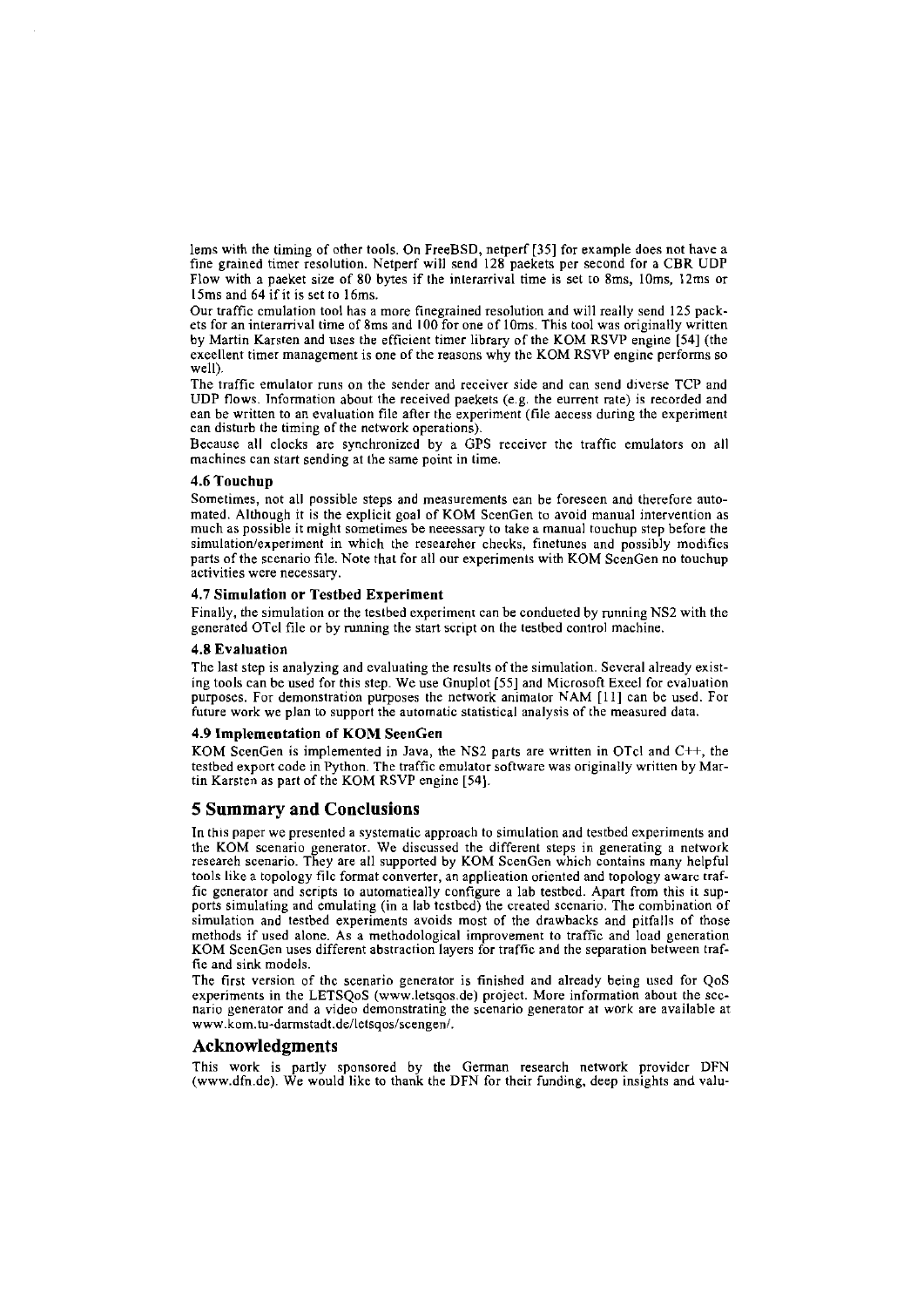able operational data. Martin Karsten helped us in many aspects, his valuable tools are used in many parts of KOM ScenGen. We would further like to thank the students Ian Hubbertz and Martin Jess for their work on the scenario generator and our testbed, Tobias Boll for his work on the scenario generator and NS2 and last but not least Peter Larem and Thomas Pfeiffer for their work on the scenario generator.

#### References

- [1] R.Braden, D.Clark, and S.Shenker. Integrated Services in the Internet Architecturc: an Over-
- view. Informational RFC 1633, June 1994.<br>
[2] D.Black, S.Blake, M.Carlson, E.Davies, Z.Wang, and W.Weiss. An Architecture for Differentiated Services. Informational RFC 2475, December 1998.
- P.Hurley, M.Kara, J.Y. Le Boudce, and P.Thiran. ABE: Providing a Low-Delay Service<br>within Best Effort. IEEE Network Magazine, 15(3), May 2001.  $\lceil 3 \rceil$
- [4] F.Kelly. Models for a self-managed Internet. *Philosophical Transactions of the Royal Society*, A358:2335–2348, 2000.
- $51$ M.Karsten and J.Schmitt. Admission Control based on Packet Marking and Feedback Signalling. Mechanisms, Implementation and Experiments. Technical Report TR-KOM-2002-03, Darmstadt University of Technology, May 2002.
- [6] M.Karsten, J.Sehmitt, and R.Steinmetz. Implementation and Evaluation of the KOM RSVP Engine. In Proceedings of the 20th Annual Joint Conference of the IEEE Computer and Communications Societies (INFOCOM'2001), pages 1290-1299. IEEE, April 2001
- S.Floyd and V.Paxson. Difficulties in Simulating the Internet. Transactions on Networking,  $171$ pages 392-403, Feb 2001.
- L. Breslau, D. Estrin, K. Fall, S. Floyd, J. Heidemann, A. Helmy, P. Huang, S. McCanne, K. Varadhan, Y. Xu, and H. Yu. Advances in Network Simulation. IEEE Computer, 33(5):59-[8] 67, May 2000.
- [9] A.Hafid, J.D. Meer, A.Rennoch, G.V. Bochmann, and R.Dssouli. Quality of Scrvice Vcrification Experiments. In Proceedings of the Workshop on Distributed Multimedia Applications, 1994
- [10] M.Neufeld, A.Jain, and D.Grunwald. NSCliek: Bridging Network Simulation and Deployment. In Proceedings of the 5th ACM International Workshop on Modeling Analysis and Simulation of Wireless and Mobile Systems pages 74–
- Network Simulator NS2 http://www.isi.edu/nsnam/ns/.
- [12] JavaSim Network Simulator. *ntp://www.opnet.com/*<br>[13] OpNet Network Simulator. http://www.opnet.com/ JavaSim Network Simulator. http://www.javasim.org/.
- 
- 
- [14] NS2 Scenario Generator. http://www.isi.edu/nsnam/dist/scen-gen.tar.<br>[15] NS2 Scenario Generator Modifications for QoS Experiments. http://keskus.hut.fi/tutkimus/ironet/ns2/ns2.html.
- [16] MANET Scenario Generator. http://www.comp.nus.edu.sg/liqm/scengen/.
- BonnMotion: Java Mobility Scenario Generator and Analyser. http://www.cs.uni-bonn.de/IV/  $[17]$ BonnMotion.
- [18] E.Kohler, R.Morris, B.Chen, J.Jannotti, and M.F. Kaashoek. The click modular router. ACM Transactions on Computer Systems, 18(3):263-297, 2000.
- [19] D.Herrscher, A.Leonhardi, and K.Rothermel. Modeling computer networks for emulation. In International Conference on Parallel and Distributed Processing Techniques and Applications (PDPTA 02), pages 1725–1731, June 2002.<br>[20] TIERS. Tiers Topology Generator. http://www.isi.edu/nsnam/ns/ns-topogen.html#tiers.
- 
- [21] BRITE. Boston University Representative Internet Topology Generator. http://www.cs.bu.edu/ brite/
- [22] GT-ITM. Georgia Tech Internetwork Topology Models. http://www.cc.gatech.edu/projects/ etitm/.
- 
- [23] Inet Topology Generator. http://topology.eecs.umich.edu/inct/.<br>[24] O.Heckmann, M.Piringer, J.Schmitt, and R.Steinmetz. On realistic network topologies for simulation. In Proceedings of ACM SIGCOMM MoMeTools, Karlsruhe, 2003.<br>[25] O.Heckmann, K.Pandit, J.Schmitt, M.Hoffmann, and M.Jobmann. LETSQoS Milestone 2.
- http://www.letsqos.de, June 2002.
- [26] T.Karagiannis and M.Faloutsos. SELFIS: A Tool for Self-Similarity and Long-Range Dependence Analysis. In Proceedings of the 1st Workshop on Fractals and Self-Similarity in Data Mining, 2002.
- [27] T.Karagiannis. SELFIS: A Short Tutorial. http://www.cs.ucr.edu/tkarag/Selfis/Selfis.html, 2002.
- [28] J.Roberts, U.Mocci, and J.V. (Eds). Broadband Network Teletraffic (Final Report of COST 242). Springer Verlag LNCS 1155, 1996.